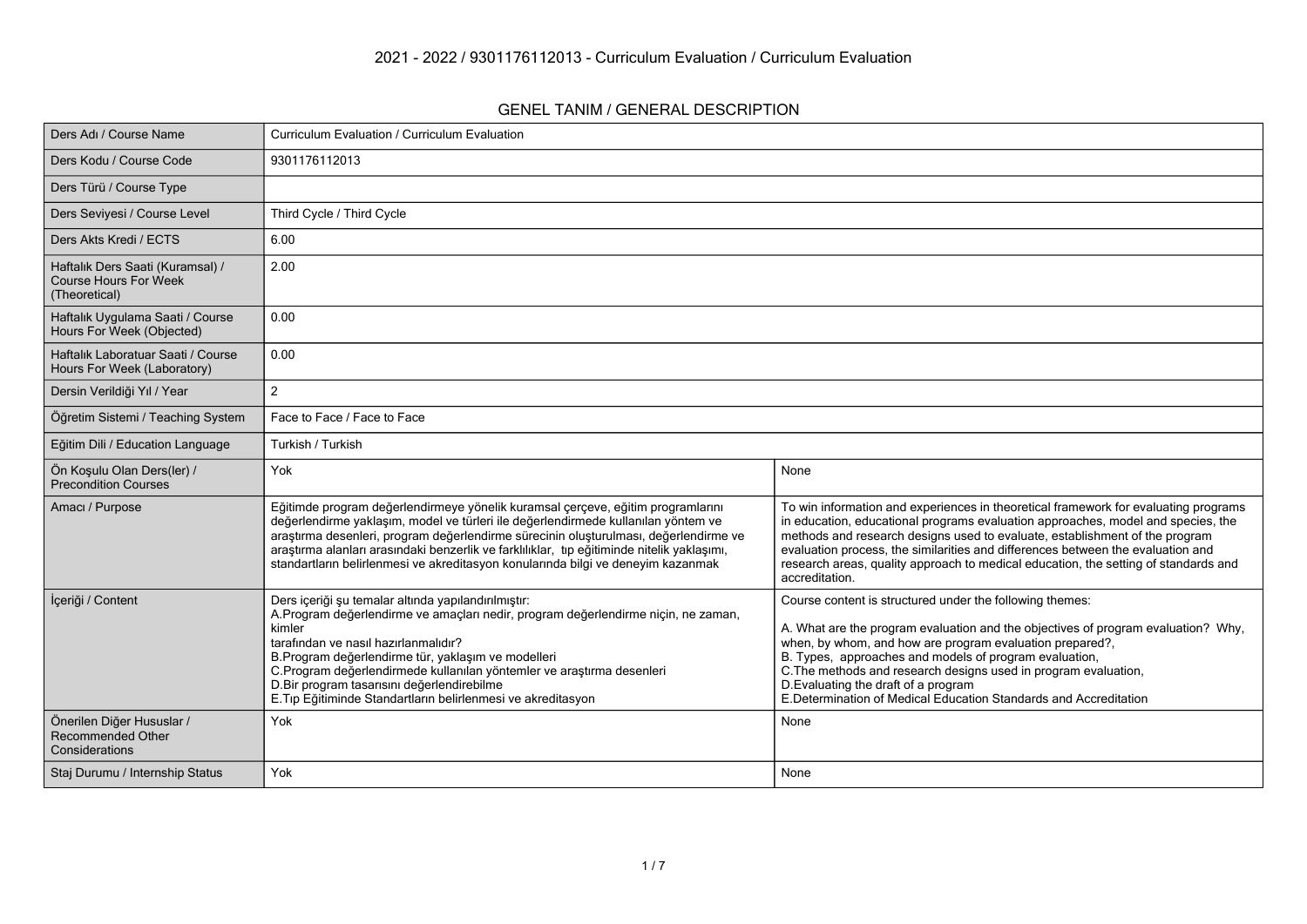| Kitabı / Malzemesi / Önerilen<br>Kaynaklar / Books / Materials /<br>Recommended Reading | .Erden M. Eğitimde Program Değerlendirme. Anı Yayınevi. 1998.<br>2.G.R. Norman, C.P.M. van der Vleuten, D.I. Newble, editors. The International Handbook<br>of Research in Medical Education. Part 1-2. Kluwer Academic Publishers, Dordrecht;<br>2002.<br>3. Goldie, J. (2006). AMEE Education Guide No. 29: Evaluating educational programmes,<br>Medical Teacher, Vol. 28, No. 3, pp. 210-224.<br>4. Levine, T. (2002). Studies in Educational Evaluation, Stability and Change in Curriculum<br>Evaluation, 28, 1-33.<br>5. Melrose, M. (1998). Quality in Higher Education, Exploring Paradigms of Curriculum<br>Evaluation and Concept of Quality, Vol 4, No 1,<br>6. Morison, J. British Medical Journal, Evaluation, Vol 326, February 2003.<br>7. Stufflebeam, DL., Madauus, G.F., Kellaghan, T. (Eds). Evaluation Models: Viewpoints<br>on Educational and Human Services, Kluwer Academic Publishers, Boston; 2000.<br>8. WHO Gidelines for Quality Assurance of Basic Medical Education in Western Pasific<br>Region, WHO RegonalOffice for The Western Pasific, Manila-Philippines, 2001.<br>9. Karle H. (2006). Global Standards and Accreditation in Medical Education: A View from<br>The WFME, Academic Medicine, Vol 81, No:12, Supplement, December.<br>10. Karle H. (2008). International Recognation of Basic Medical Education Programmes,<br>Medical Education, 42:12-17. | 1. Erden M. Eğitimde Program Değerlendirme. Anı Yayınevi. 1998.<br>2.G.R. Norman, C.P.M. van der Vleuten, D.I. Newble, editors. The International<br>Handbook of Research in Medical Education. Part 1-2. Kluwer Academic Publishers,<br>Dordrecht, 2002.<br>3. Goldie, J. (2006). AMEE Education Guide No. 29: Evaluating educational<br>programmes, Medical Teacher, Vol. 28, No. 3, pp. 210-224.<br>4. Levine, T. (2002). Studies in Educational Evaluation, Stability and Change in<br>Curriculum Evaluation, 28, 1-33.<br>5. Melrose, M. (1998). Quality in Higher Education, Exploring Paradigms of Curriculum<br>Evaluation and Concept of Quality, Vol 4, No 1,<br>6. Morison, J. British Medical Journal, Evaluation, Vol 326, February 2003.<br>7. Stufflebeam, DL., Madauus, G.F., Kellaghan, T. (Eds). Evaluation Models:<br>Viewpoints on Educational and Human Services, Kluwer Academic Publishers,<br>Boston: 2000.<br>8. WHO Gidelines for Quality Assurance of Basic Medical Education in Western Pasific<br>Region, WHO RegonalOffice for The Western Pasific, Manila-Philippines, 2001.<br>9. Karle H. (2006). Global Standards and Accreditation in Medical Education: A View<br>from The WFME, Academic Medicine, Vol 81, No:12, Supplement, December.<br>10. Karle H. (2008). International Recognation of Basic Medical Education<br>Programmes, Medical Education, 42:12-17. |
|-----------------------------------------------------------------------------------------|--------------------------------------------------------------------------------------------------------------------------------------------------------------------------------------------------------------------------------------------------------------------------------------------------------------------------------------------------------------------------------------------------------------------------------------------------------------------------------------------------------------------------------------------------------------------------------------------------------------------------------------------------------------------------------------------------------------------------------------------------------------------------------------------------------------------------------------------------------------------------------------------------------------------------------------------------------------------------------------------------------------------------------------------------------------------------------------------------------------------------------------------------------------------------------------------------------------------------------------------------------------------------------------------------------------------------------------------------------------------------------------------------|-------------------------------------------------------------------------------------------------------------------------------------------------------------------------------------------------------------------------------------------------------------------------------------------------------------------------------------------------------------------------------------------------------------------------------------------------------------------------------------------------------------------------------------------------------------------------------------------------------------------------------------------------------------------------------------------------------------------------------------------------------------------------------------------------------------------------------------------------------------------------------------------------------------------------------------------------------------------------------------------------------------------------------------------------------------------------------------------------------------------------------------------------------------------------------------------------------------------------------------------------------------------------------------------------------------------------------------------------------------------------------------------------------|
| Öğretim Üyesi (Üyeleri) / Faculty<br>Member (Members)                                   | Assist. Prof. Dr.A. Hilal Batı, Assoc. Prof. Dr.H. İbrahim Durak                                                                                                                                                                                                                                                                                                                                                                                                                                                                                                                                                                                                                                                                                                                                                                                                                                                                                                                                                                                                                                                                                                                                                                                                                                                                                                                                 |                                                                                                                                                                                                                                                                                                                                                                                                                                                                                                                                                                                                                                                                                                                                                                                                                                                                                                                                                                                                                                                                                                                                                                                                                                                                                                                                                                                                       |

# **ÖĞRENME ÇIKTILARI / LEARNING OUTCOMES**

| Eğitimde program değerlendirme yaklaşım, model ve türleri ile değerlendirmede kullanılan yöntem ve<br>araştırma desenlerini detayları ile birlikte açıklayabilecek | Approach to program evaluation in education, with the model and the types of evaluation methods<br>and research designs used to explain in detail               |
|--------------------------------------------------------------------------------------------------------------------------------------------------------------------|-----------------------------------------------------------------------------------------------------------------------------------------------------------------|
| Eğitim programı değerlendirmede bağlam, girdi, süreç ve sonuçlar ile ilgili uygun değerlendirme<br>yöntemleri ve araçlarını seçip etkin şekilde kullanabilecek     | Can be used the program evaluation as a stage of the process of program development                                                                             |
| Tıp eğitimi programları için amaca dönük program değerlendirme uygulaması tasarlayıp yürütebilecek<br>ve sonuçlarını rapor edebilecek                              | To be able to design and carry out a program evaluation application for the purpose in medical<br>education programs and to be able to report the results of it |
| Tıp eğitiminde dış değerlendirme akreditasyon süreçlerine bilgi, danışmanlık ve uygulama düzeyinde<br>katkıda bulunabilecek,                                       | Can contribute to accreditation process of external evaluation on information, consultancy and<br>application stages.                                           |
| Tıp eğitim programlarının değerlendirmesi alanında tüm ilgililerine danışmanlık ve eğitim<br>verebilecektir.                                                       | Can provide consultancy and training of all concerned in the field of medical education programs                                                                |

**HAFTALIK DERS İÇERİĞİ / DETAILED COURSE OUTLINE**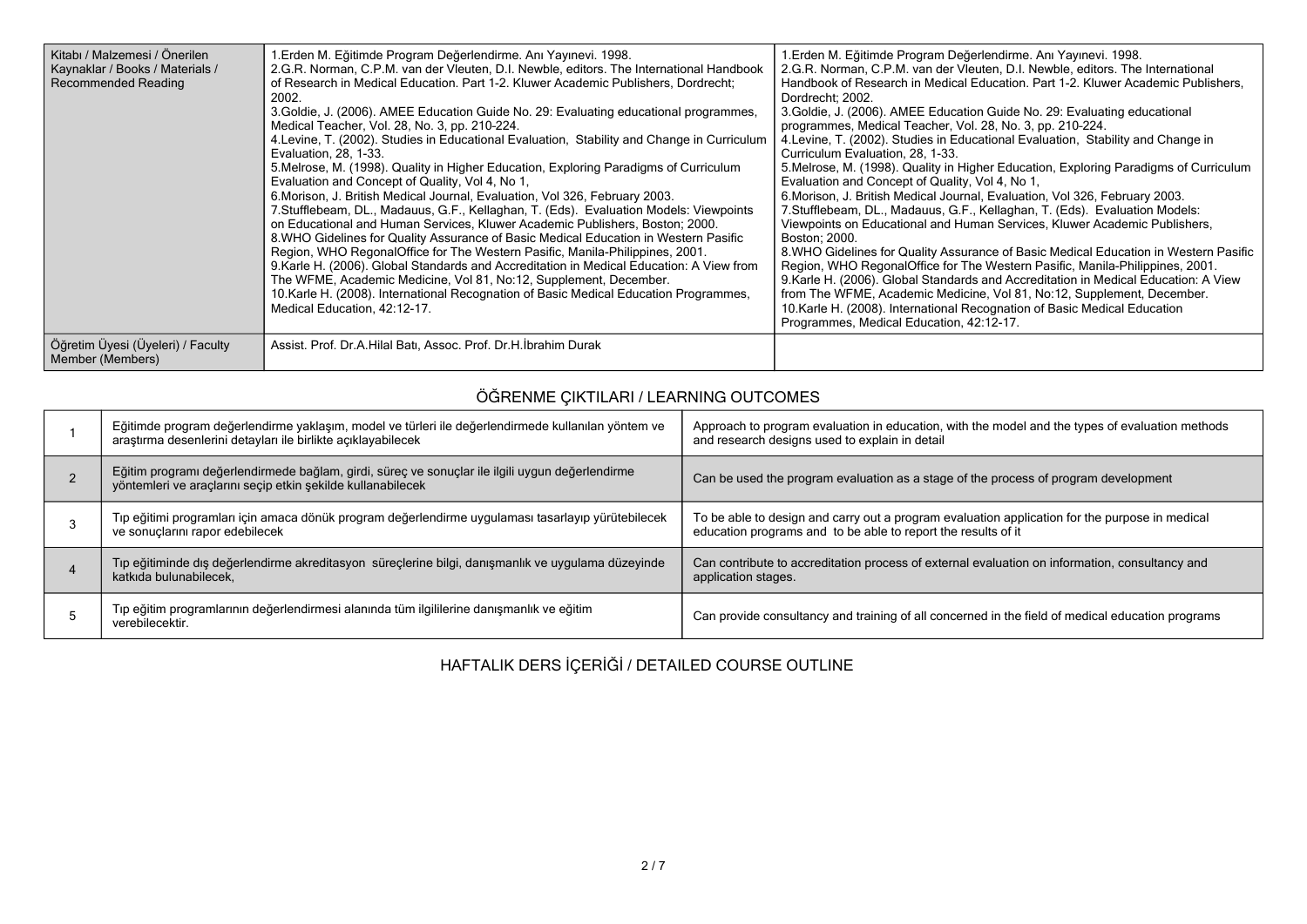| Hafta / Week   |                                                                                       |                                                                                                 |     |                                                                       |                           |
|----------------|---------------------------------------------------------------------------------------|-------------------------------------------------------------------------------------------------|-----|-----------------------------------------------------------------------|---------------------------|
|                | <b>Teorik Dersler / Theoretical</b>                                                   | Uygulama                                                                                        | Lab | Öğretim Yöntem ve<br>Teknikleri/Teaching Methods                      | Ön Hazırlık / Preliminary |
| -1             | Program değerlendirme ve amaçları nedir?                                              | Program değerlendirmeyi nasıl<br>algılıyorruz? Program neden<br>değerlendirilir tartışması?     |     | <b>Techniques</b>                                                     |                           |
|                | What is the Program evaluation? What are its objectives?                              | How do we perceive the<br>curriculum evaluation? Discussion<br>of why the program be evaluated? |     |                                                                       |                           |
|                | Teorik Dersler / Theoretical                                                          | Uygulama                                                                                        | Lab | Öğretim Yöntem ve<br>Teknikleri/Teaching Methods<br>Techniques        | Ön Hazırlık / Preliminary |
| $\overline{2}$ | Program değerlendirme niçin, ne zaman, kimler tarafından ve nasıl<br>hazırlanmalıdır? | Program değerlendirme ile elde<br>edilmek istenen nedir? sorusu<br>temelinde inceleme           |     |                                                                       |                           |
|                | Why, when, by whom, and how is the program evaluation prepared?                       | What are we desired to be<br>obtained by program evaluation?                                    |     |                                                                       |                           |
|                | Teorik Dersler / Theoretical                                                          | Uygulama                                                                                        | Lab | Öğretim Yöntem ve<br>Teknikleri/Teaching Methods<br>Techniques        | Ön Hazırlık / Preliminary |
| 3              | Program değerlendirme tür ve yaklaşımları                                             | Hangi yaklaşım benimsenmeli<br>tartışması                                                       |     |                                                                       |                           |
|                | The program evaluation types and approaches                                           | Discussion on "which approach<br>should be adopted?"                                            |     |                                                                       |                           |
|                | Teorik Dersler / Theoretical                                                          | Uygulama                                                                                        | Lab | Öğretim Yöntem ve<br>Teknikleri/Teaching Methods<br><b>Techniques</b> | Ön Hazırlık / Preliminary |
| $\overline{4}$ | Program değerlendirme modelleri                                                       | Varolan modeller ve özgün model<br>oluşturmaya ilişkin tartışmalar                              |     |                                                                       |                           |
|                | Curriculum evaluation models                                                          | Discussions about existing<br>models and creating the original<br>model.                        |     |                                                                       |                           |
|                | Teorik Dersler / Theoretical                                                          | Uygulama                                                                                        | Lab | Öğretim Yöntem ve<br>Teknikleri/Teaching Methods<br><b>Techniques</b> | Ön Hazırlık / Preliminary |
| 5              | CIPP modeli                                                                           | CIPP modeli uygulama örnekleri                                                                  |     |                                                                       |                           |
|                | <b>CIPP</b> model                                                                     | CIPP model application examples                                                                 |     |                                                                       |                           |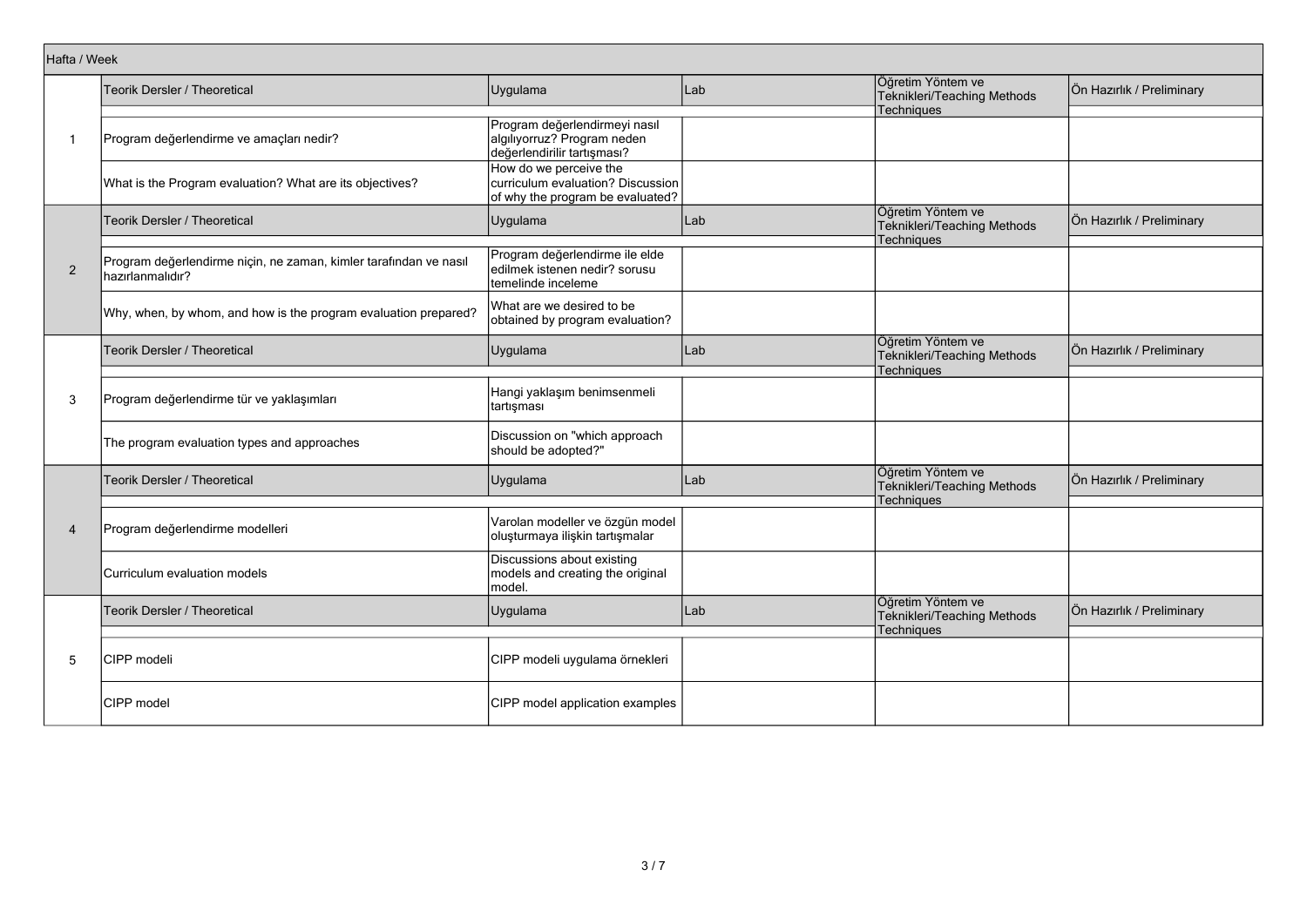|                | <b>Teorik Dersler / Theoretical</b>                                                       | Uygulama                                                                                                       | Lab | Öğretim Yöntem ve<br>Teknikleri/Teaching Methods               | Ön Hazırlık / Preliminary |
|----------------|-------------------------------------------------------------------------------------------|----------------------------------------------------------------------------------------------------------------|-----|----------------------------------------------------------------|---------------------------|
|                |                                                                                           |                                                                                                                |     | Techniques                                                     |                           |
| 6              | Eisner'in Eğitsel Eleştiri Modeli                                                         | Eisner'in Eğitsel Eleştiri Modeli<br>uygulama örnekleri                                                        |     |                                                                |                           |
|                | Eisner's Educational Criticism Model                                                      | Eisner's Educational Criticism<br>Model application examples                                                   |     |                                                                |                           |
|                | <b>Teorik Dersler / Theoretical</b>                                                       | Uygulama                                                                                                       | Lab | Öğretim Yöntem ve<br>Teknikleri/Teaching Methods<br>Techniques | Ön Hazırlık / Preliminary |
| $\overline{7}$ | Stufflebeam'in Makro (Toplam) Değerlendirme Modeli<br>Stake'in Tepki Değerlendirme Modeli | Sunum hazırlığı                                                                                                |     |                                                                |                           |
|                | Stufflebeam's Macro (Total) Evaluation Model<br>Stake's Response Evaluation Model         | Presentation preparation                                                                                       |     |                                                                |                           |
|                | Teorik Dersler / Theoretical                                                              | Uygulama                                                                                                       | Lab | Öğretim Yöntem ve<br>Teknikleri/Teaching Methods<br>Techniques | Ön Hazırlık / Preliminary |
|                |                                                                                           | Kirkpatick modeli uygulama                                                                                     |     |                                                                |                           |
| 8              | Kirkpatick modeli<br>Logic model                                                          | <i>ornekleri</i><br>Logic model uygulama örnekleri                                                             |     |                                                                |                           |
|                | Kirkpatick model<br>Logic model                                                           | Kirkpatick model application<br>examples<br>Logic model application examples                                   |     |                                                                |                           |
|                | Teorik Dersler / Theoretical                                                              | Uygulama                                                                                                       | Lab | Öğretim Yöntem ve<br>Teknikleri/Teaching Methods<br>Techniques | Ön Hazırlık / Preliminary |
| 9              | Program değerlendirmede kullanılan yöntemler ve araştırma<br>desenleri                    | Program değerlendirmede<br>kullanılan yöntemler ve araştırma<br>desenleri ile ilgili araştırma<br>incelemeleri |     |                                                                |                           |
|                | The methods and research designsused in program evaluation                                | Investigation of literatures related<br>to curriculum evaluation methods<br>and research designs               |     |                                                                |                           |
|                | <b>Teorik Dersler / Theoretical</b>                                                       | Uygulama                                                                                                       | Lab | Öğretim Yöntem ve<br>Teknikleri/Teaching Methods<br>Techniques | Ön Hazırlık / Preliminary |
|                |                                                                                           |                                                                                                                |     |                                                                |                           |
| 10             | Program değerlendirme konulu makale incelemeleri                                          | Eleştirel makale okuma                                                                                         |     |                                                                |                           |
|                | Articles investigations on the basis of curriculum evaluation                             | Critical reading article                                                                                       |     |                                                                |                           |
|                | <b>Teorik Dersler / Theoretical</b>                                                       | Uygulama                                                                                                       | Lab | Öğretim Yöntem ve<br>Teknikleri/Teaching Methods<br>Techniques | Ön Hazırlık / Preliminary |
|                |                                                                                           |                                                                                                                |     |                                                                |                           |
| 11             | Program değerlendirme çalışması analizi                                                   | Eleştirel makale okuma                                                                                         |     |                                                                |                           |
|                | Analysis of program evaluation studies                                                    | Critical reading article                                                                                       |     |                                                                |                           |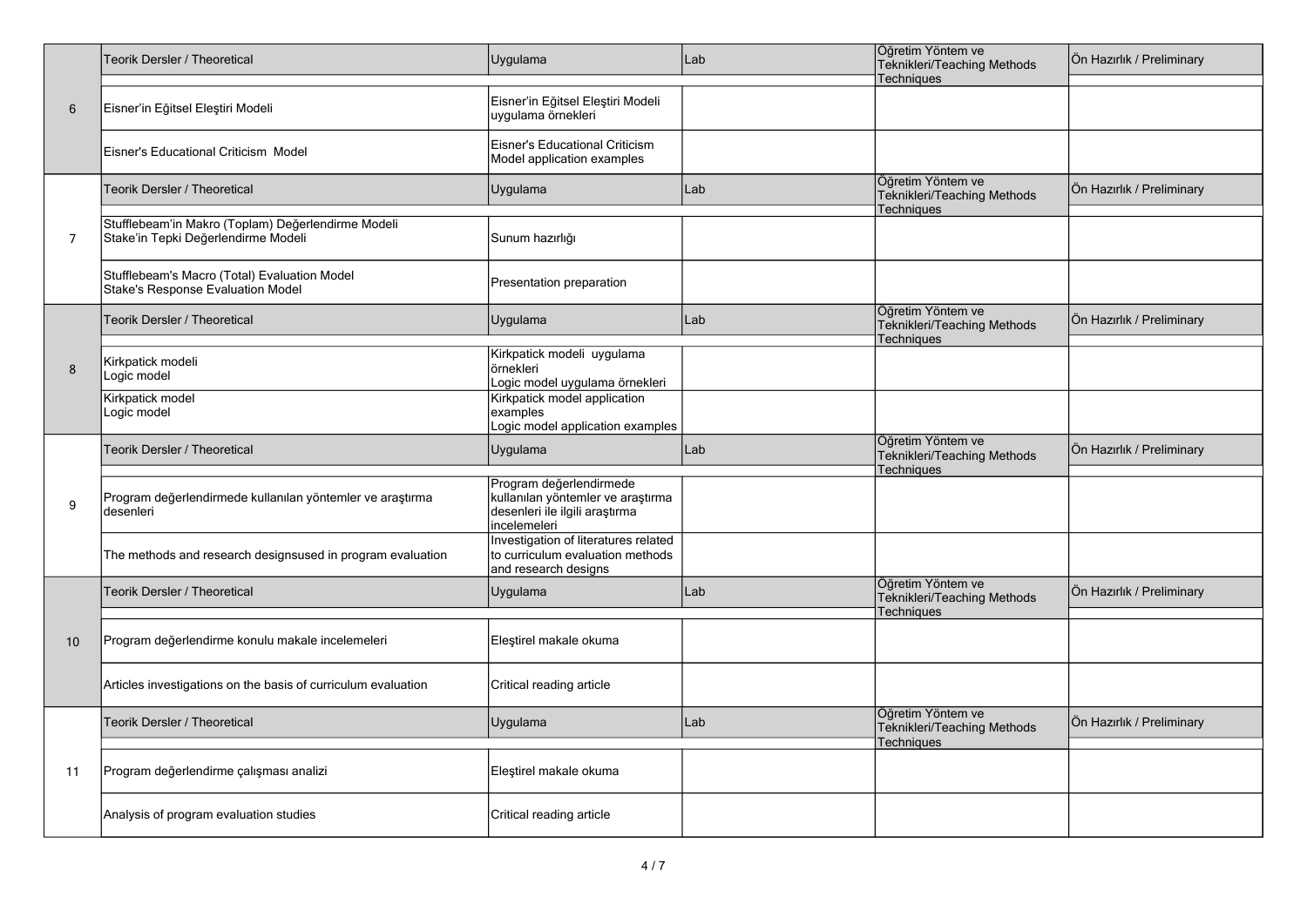|    | Teorik Dersler / Theoretical                    | Uygulama                                                                                                                         | Lab | Öğretim Yöntem ve<br>Teknikleri/Teaching Methods                      | Ön Hazırlık / Preliminary |
|----|-------------------------------------------------|----------------------------------------------------------------------------------------------------------------------------------|-----|-----------------------------------------------------------------------|---------------------------|
|    |                                                 |                                                                                                                                  |     | Techniques                                                            |                           |
| 12 | Bir programı değerlendirebilme                  | Program değerlendirme soru-<br>cevap oturumu                                                                                     |     |                                                                       |                           |
|    | Evaluating a curriculum                         | The program evaluation (question<br>-and-answer session)                                                                         |     |                                                                       |                           |
|    | <b>Teorik Dersler / Theoretical</b>             | Uygulama                                                                                                                         | Lab | Öğretim Yöntem ve<br>Teknikleri/Teaching Methods<br>Techniques        | Ön Hazırlık / Preliminary |
| 13 | E3B1 programının incelenmesi                    | E3B1 programının geliştirilmesi ve<br>iyileştirilmesi amacıyla bir<br>program değerlendirme önerisi<br>oluşturmak grup çalışması |     |                                                                       |                           |
|    | Examining the E3B1program at EU Medical Faculty | Group work to create a proposal<br>of a program evaluation for<br>E3B1program development and<br>improvement                     |     |                                                                       |                           |
|    | Teorik Dersler / Theoretical                    | Uygulama                                                                                                                         | Lab | Öğretim Yöntem ve<br>Teknikleri/Teaching Methods<br><b>Techniques</b> | Ön Hazırlık / Preliminary |
| 14 | E3B1 programının incelenmesi                    | E3B1 programının geliştirilmesi ve<br>iyileştirilmesi amacıyla bir<br>program değerlendirme önerisi                              |     |                                                                       |                           |
|    |                                                 | oluşturmak grup çalışması                                                                                                        |     |                                                                       |                           |
|    | Examining the E3B1program at EU Medical Faculty | Group work to create a proposal<br>of a program evaluation for<br>E3B1program development and<br>improvement                     |     |                                                                       |                           |
|    | Teorik Dersler / Theoretical                    | Uygulama                                                                                                                         | Lab | Öğretim Yöntem ve<br>Teknikleri/Teaching Methods<br><b>Techniques</b> | Ön Hazırlık / Preliminary |
| 15 | Tıp Eğitiminde Standartların belirlenmesi       | Dünyada Tıp Eğitimi standartları<br>ve akreditasyonu ile ilgili<br>calışmalar                                                    |     |                                                                       |                           |
|    | Determination of standards in Medical Education | <b>Studies on Medical Education</b><br>standards and accreditation in the<br>world                                               |     |                                                                       |                           |
|    | Teorik Dersler / Theoretical                    | Uygulama                                                                                                                         | Lab | Öğretim Yöntem ve<br>Teknikleri/Teaching Methods<br>Techniques        | Ön Hazırlık / Preliminary |
|    |                                                 |                                                                                                                                  |     |                                                                       |                           |
| 16 | Tıp Eğitiminde akreditasyon                     | Türkiyede Tıp Eğitimi standartları<br>ve akreditasyonu ile ilgili<br>calışmalar                                                  |     |                                                                       |                           |
|    | Accreditation of Medical Education              | <b>Studies on Medical Education</b><br>standards and accreditation in<br>Turkey                                                  |     |                                                                       |                           |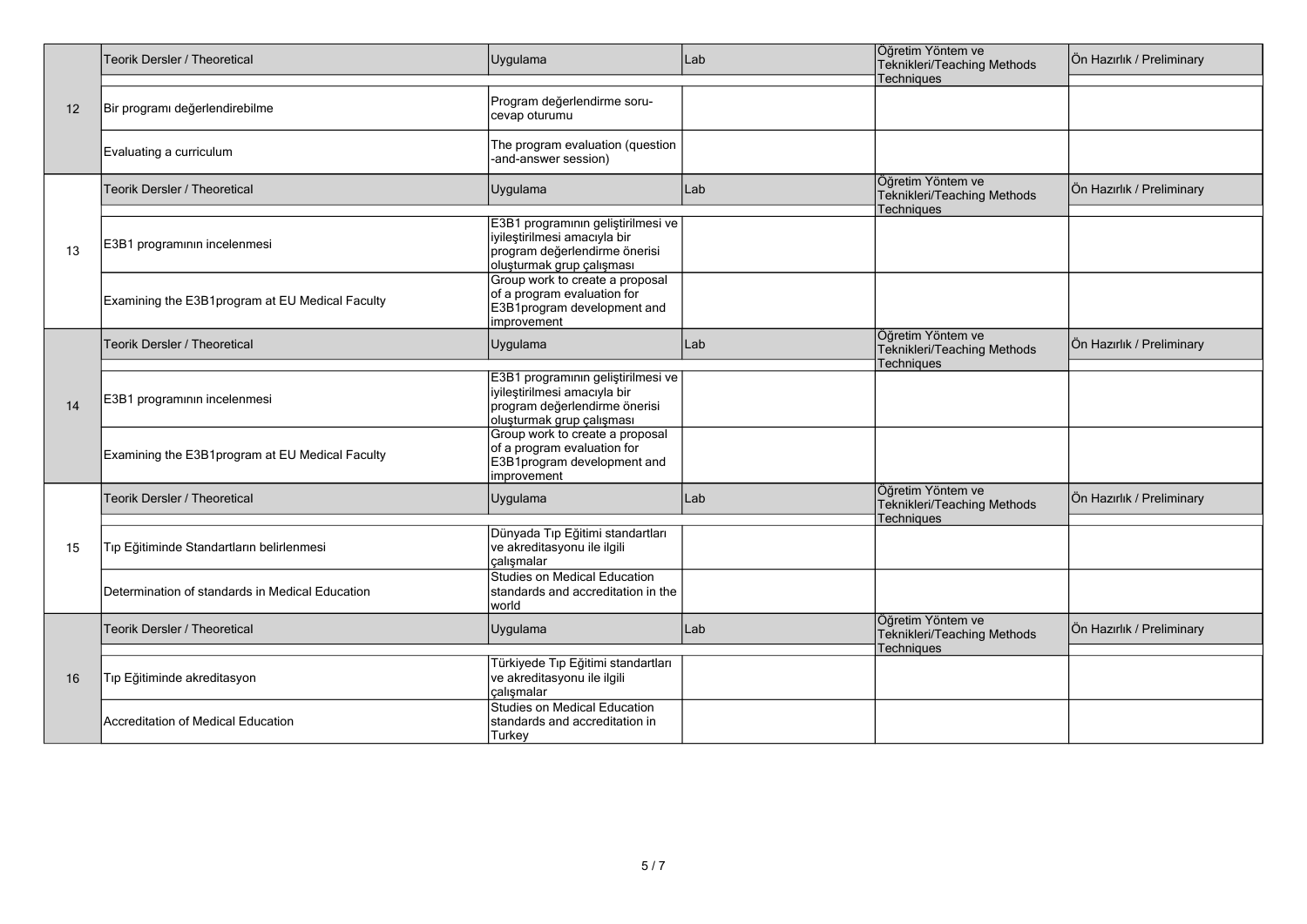### **DEĞERLENDİRME / EVALUATION**

| Yarıyıl (Yıl) İçi Etkinlikleri / Term (or Year) Learning Activities | Sayı /<br>Number | Katkı Yüzdesi /<br>Percentage of<br>Contribution (%) |
|---------------------------------------------------------------------|------------------|------------------------------------------------------|
| Ev Ödevi / Homework                                                 |                  | 100                                                  |
| Toplam / Total:                                                     |                  | 100                                                  |
| Başarı Notuna Katkı Yüzdesi / Contribution to Success Grade(%):     |                  | 40                                                   |

| Yarıyıl (Yıl) Sonu Etkinlikleri / End Of Term (or Year) Learning Activities | Sayı/<br>Number | Katkı Yüzdesi /<br>Percentage of<br>Contribution (%) |
|-----------------------------------------------------------------------------|-----------------|------------------------------------------------------|
| Final Sinavi / Final Examination                                            |                 | 100                                                  |
| Toplam / Total:                                                             |                 | 100                                                  |
| Başarı Notuna Katkı Yüzdesi / Contribution to Success Grade(%):             |                 | 60                                                   |
|                                                                             |                 |                                                      |

| Etkinliklerinin Başarı Notuna Katkı Yüzdesi(%) Toplamı / Total Percentage of Contribution (%) to Success Grade: |  |  |  |
|-----------------------------------------------------------------------------------------------------------------|--|--|--|
| Değerlendirme Tipi / Evaluation Type:                                                                           |  |  |  |

# **İŞ YÜKÜ / WORKLOADS**

| Etkinlikler / Workloads                                                                                                                                                            | Sayı /<br>Number | Süresi<br>(Saat) /<br>Duration<br>(Hours) | Toplam İş Yükü<br>(Saat) / Total<br>Work Load<br>(Hour) |
|------------------------------------------------------------------------------------------------------------------------------------------------------------------------------------|------------------|-------------------------------------------|---------------------------------------------------------|
| Derse Katılım / Attending Lectures                                                                                                                                                 | 8                | 2.00                                      | 16.00                                                   |
| Tartışma / Discussion                                                                                                                                                              | 8                | 2.00                                      | 16.00                                                   |
| Takım/Grup Çalışması / Team/Group Work                                                                                                                                             | 4                | 6.00                                      | 24.00                                                   |
| Makale Kritik Etme / Criticising Paper                                                                                                                                             | 2                | 1.00                                      | 2.00                                                    |
| Okuma / Reading                                                                                                                                                                    | 8                | 5.00                                      | 40.00                                                   |
| Toplam / Total:                                                                                                                                                                    | 30               | 16.00                                     | 98.00                                                   |
| Dersin AKTS Kredisi = Toplam İş Yükü (Saat) / 30.00 (Saat/AKTS) = 98.00/30.00 = 3.27 ~ / Course ECTS Credit = Total Workload (Hour) / 30.00 (Hour / ECTS) = 98.00 / 30.00 = 3.27 ~ |                  |                                           |                                                         |